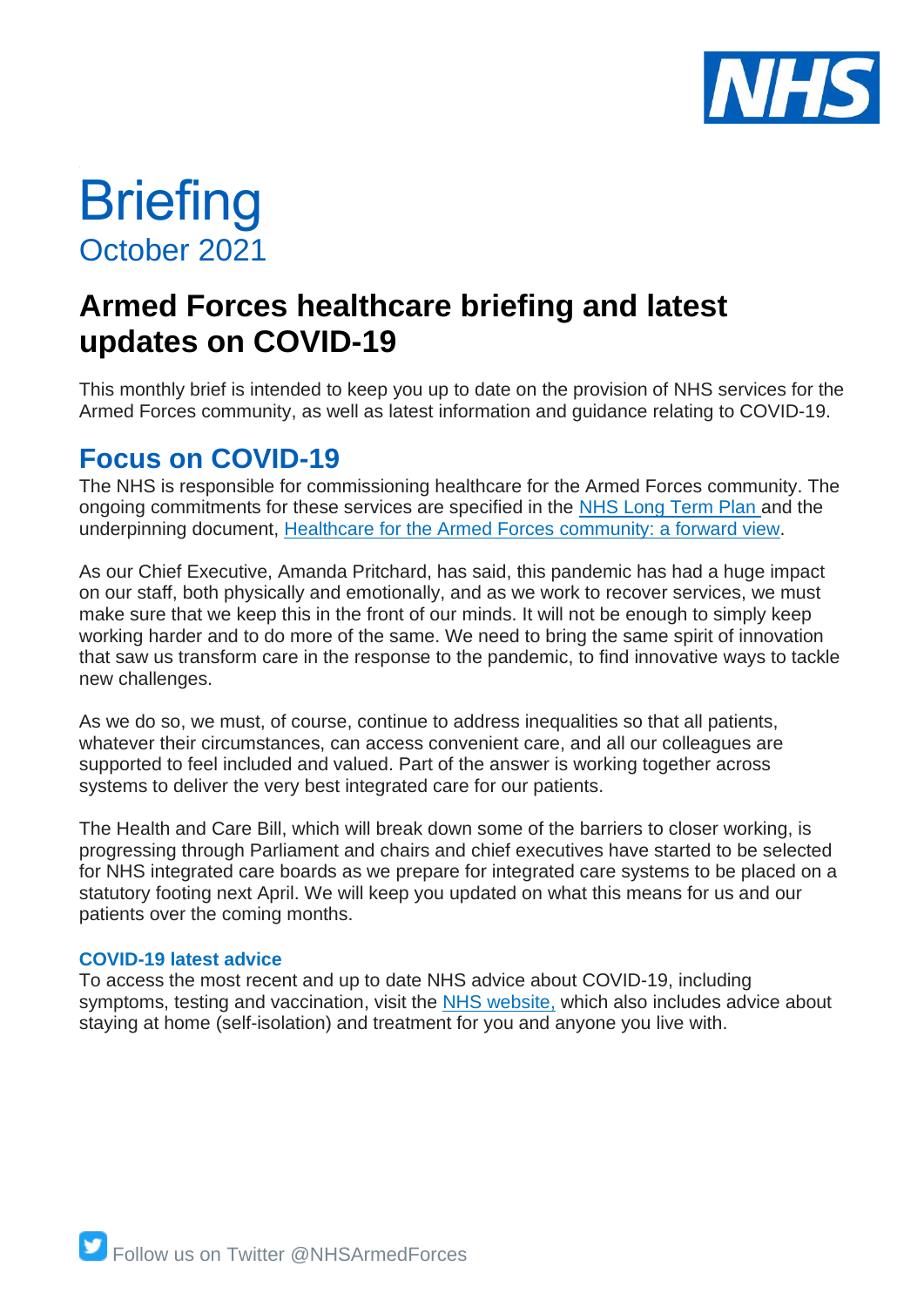### **Health and wellbeing updates**

#### **NHS services for veterans - supporting the Armed Forces community**

Commemorations were held on 7 October 2021 to mark the 20th anniversary of the start of UK military operations in Afghanistan. In the UK at exactly 11:00 in Afghan time, wreaths were laid at the Bastion Memorial at the National Memorial Arboretum in Staffordshire, another wreath was laid at the Iraq and Afghanistan Memorial near the Ministry of Defence in central London.

Given recent events in Afghanistan, NHS England and NHS Improvement, together with our Armed Forces Patient and Public Voice Group, has been supporting the Armed Forces community, by raising awareness of Op COURAGE and other NHS services for veterans. This has included issuing Op COURAGE information to front line responders, sharing stories from veterans and their families, encouraging GP practices and NHS trusts to become veteran aware and veteran friendly and attending the [RCGP Primary Care Conference](https://www.rcgpac.org.uk/) with the Veteran Friendly Accredited Practices team to educate GPs on the health needs of veterans and services available to them.

Read about [How to get the most](https://civvystreetmagazine.co.uk/2021/10/how-to-get-the-most-from-your-gp/) from your GP, as featured in Civvy Street magazine, along with a [message from Rob Shenton,](https://civvystreetmagazine.co.uk/2021/09/specialist-care-and-support-for-service-leavers-reservists-veterans-and-their-families-2/) NHS England and NHS Improvement Patient and Public Voice and lived experience group member, on getting help from Op COURAGE.

For more information on any NHS services for Service leavers, veterans, reservists, and their families, visit [www.nhs.uk/armedforceshealth](http://www.nhs.uk/armedforceshealth) and follow us on Twitter @NHSArmedForces

#### **BMJ Military Health Research published**

Research published this month in the BMJ Military Health journal, 'Social and economic [costs of gambling problems and related harm among UK military veterans',](https://militaryhealth.bmj.com/content/early/2021/09/29/bmjmilitary-2021-001892) has featured in the press recently, with the headline "Armed forces veterans 'more likely to be problem gamblers". To read the full research report you can [download the PDF](https://militaryhealth.bmj.com/content/jramc/early/2021/09/29/bmjmilitary-2021-001892.full.pdf) for free.

The Veterans Mental Health and Wellbeing Service, [Op COURAGE](http://www.nhs.uk/opcourage) is already working with charities and local organisations to support veterans with wider health and wellbeing needs, such as housing, relationships, finances, employment, drug and alcohol misuse and social support.

Armed forces veterans are also set to benefit from extra support thanks to a further £2.7 [million funding](https://www.gov.uk/government/news/veterans-mental-health-services-to-receive-27-million-boost) from the Government, which will include:

- additional mental health services through Op COURAGE
- tailored support for those with complex mental or physical trauma or alcohol, substance misuse and / or gambling addiction
- dedicated care co-ordinators to help reduce suicide rates.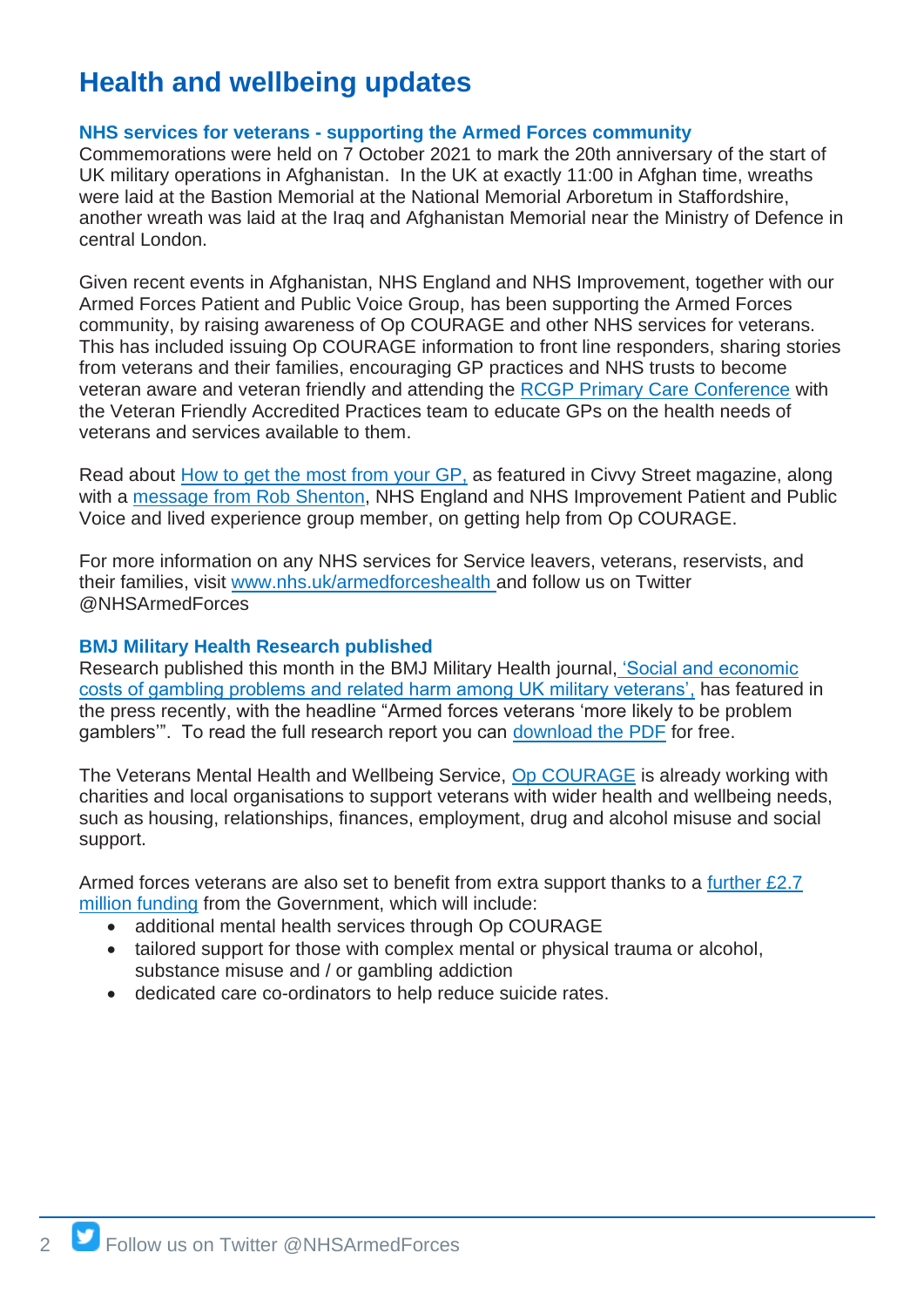#### **Black History Month**

This month is Black History Month, during which, individuals are sharing stories of diversity through the Proud to be, campaign.

Sue Liburd, MBE DL, is an Army veteran who served for seven years in the Queen Alexandra's Royal Army Nursing Corps and the Deputy Chair and Diversity and Inclusion lead for the NHS England and NHS Improvement Armed Forces Patient and Public Voice (AFPPV) Group.

Sue describes what 'Proud to be' means to her and how the group supports the NHS to better understand the specific needs of the Black, Asian and minority ethnic Armed Forces community.

*"I'm proud to be a daughter of a father that served in the RAF, a sister of a brother who served in the Royal Navy and a woman who has served in the Army.* 

*I am also proud to be a member of the Armed Forces Patient and Public Voice Group, helping to shape healthcare provision for all members of the Armed Forces community. As a group, we are proactive in sharing lived experience expertise, including those drawn from the rich and diverse cultures found in the Black, Asian, Commonwealth and faith communities. It is widely recognised that negative stereotypes trigger discrimination and toxic stress on the part of the recipient. Black, Asian and minority ethnic communities face longstanding barriers with regard to economic, educational and social opportunities, which is why we ensure the voice of the underrepresented or minority is heard, together working to shape culturally inclusive healthcare commissioning.*

*The group regularly meets and works with NHS leaders, clinicians and staff to share its experiences of health care and to reflect on the experiences of the communities it represents. This is vital in helping to support improved health and wellbeing through a better understanding of the health needs of the Armed Forces community, particularly underrepresented minorities."*

#### **Military Veterans Service – Guidance for veterans**

The Military [Veterans Service at Pennine Care NHS Foundation Trust,](http://www.penninecare.nhs.uk/military-veterans-service) which is also one of our Veteran Aware Trusts, has created some useful tips for veterans ahead of Bonfire night and Remembrance Day next month. Remembrance Day may continue to look different for some this year whilst COVID-19 remains present and Bonfire Night can be difficult for veterans as several reactions can be caused by hearing, seeing and smelling fire and fireworks. Please view and share the attachments with this briefing with your networks.

#### **The RCGP presents, Shell Shock, By Neil Blower Watkin**

Join a special RCGP webinar on Wednesday 3 November to watch an edited version of the powerful, innovative performance of "Shell Shock", which provides insight and raises awareness about veteran's health.

There is also the opportunity to learn more about the RCGP Veteran Friendly Practice Accreditation programme, with information on how GP practices can become accredited and improve care for veterans

To find out more and register for the webinar, visit [here.](https://rcgpportal.force.com/s/lt-event?id=a1U1i00000831jYEAQ&site=a0d1i00000aKQbhAAG)